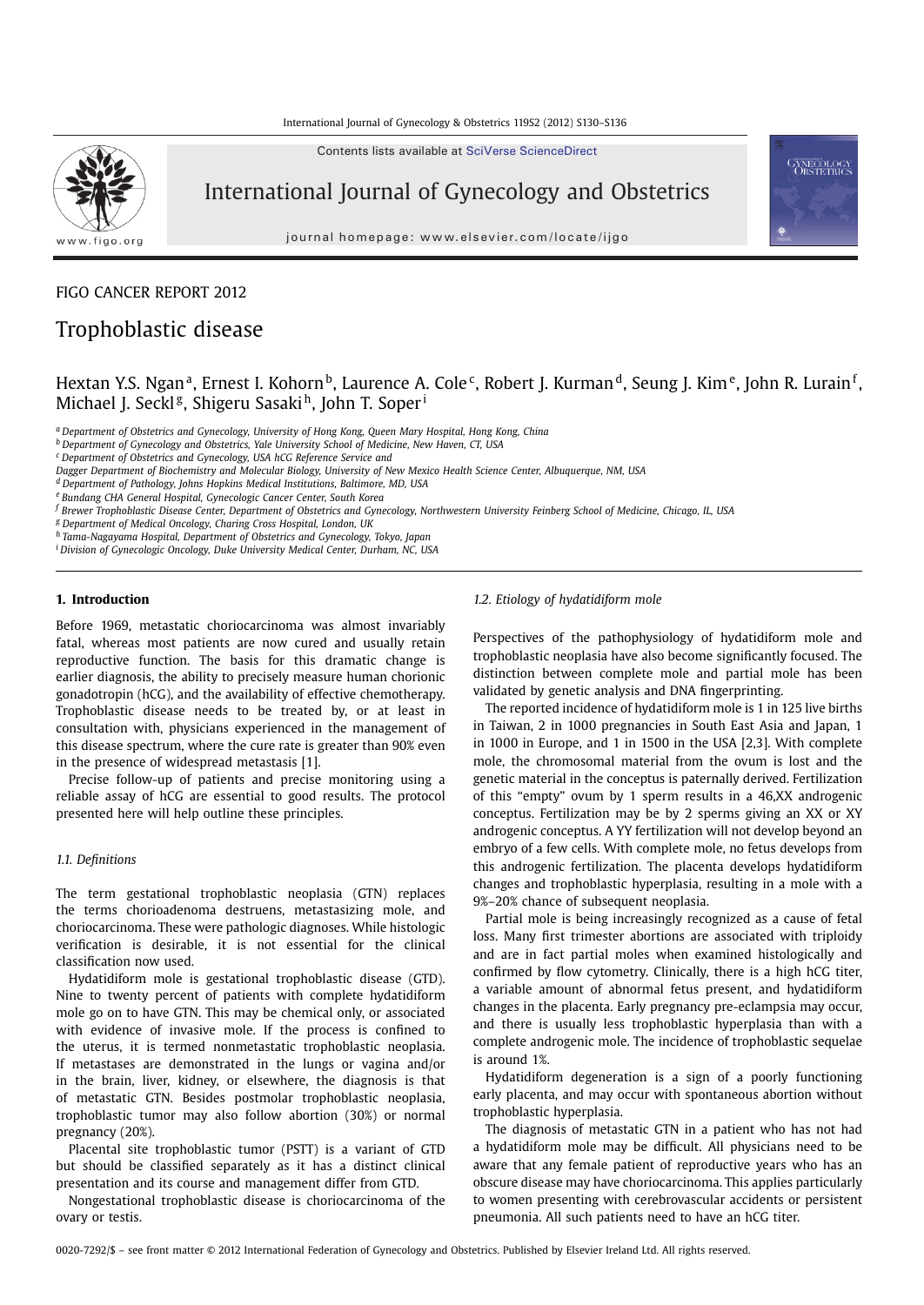# **2. Diagnosis, evacuation, and follow-up after evacuation of hydatidiform mole**

Ultrasonic examination of the first trimester uterus, and particularly vaginal color Doppler flow ultrasound, has made possible the detection of abnormalities of early pregnancy. The potential diagnosis of hydatidiform mole is often made by ultrasound, but histological examination of the evacuated material is essential to confirm the diagnosis. After mole evacuation, patients are followed closely with hCG monitoring at least every 2 weeks. The diagnosis of GTN is made on the basis of an elevated hCG plateau or rising hCG titers over a period of several weeks. Histologic choriocarcinoma and/or the appearance of metastases with a persistently raised serum hCG level is an absolute indication for chemotherapy.

Physical examination and investigations such as chest X-ray, ultrasound, CT scanning, or MRI of the brain, chest, abdomen, and pelvis particularize the extent of disease present. GTN is very sensitive to chemotherapy, and even with extensive high-risk metastatic disease, a mortality of 90% has been converted to a cure rate of 92% or better.

Hydatidiform mole should be treated by evacuating the uterus. The patient must then be followed by serial hCG titers at least every 2 weeks until undetectable titers occur, and then monthly for a maximum of 6 months of normal values. In the 10%–20% of patients in whom the levels of hCG remain elevated, several courses of chemotherapy may be required. In general, patients are no longer treated for moles with prophylactic chemotherapy, as this exposes 80% to unnecessary chemotherapy. Prophylactic or rather adjuvant chemotherapy (i.e. not 1 course, but several courses to nondetectable hCG) should only be offered to patients who cannot be followed.

#### *2.1. hCG assays, nicked hCG, phantom hCG*

A reliable assay for total hCG is central to the management of patients with trophoblastic disease. The assay must measure all portions of the hCG molecule, particularly the free beta subunit, hyperglycosylated hCG (hCG-H), nicked hCG, and hCG missing the terminal carboxyl segment. These products are more common in neoplasia than is total hCG. Several commercial assay kits do not measure the free beta subunit or nicked hCG, or differentially recognize hCG-H. Physicians treating patients with trophoblastic disease must ensure that the laboratory used provides accurate assay results, otherwise falsely low values may result in inappropriate management.

In the last few years there have been instances of patients who have positive serum pregnancy tests but no trophoblastic disease and in fact no pregnancy-associated events. The serum of these patients contains heterophilic antibody that reacts with the antibody of certain assay kits to give (false) positive hCG results. This is called phantom hCG. It is important that physicians are aware of this problem because such patients do not require any therapy. Recent work has demonstrated that false-negative results can occur with a number of commercial hCG assays.

The presence of real hCG may be easily confirmed and phantom hCG ruled out by performing hCG assays in dilution that should provide proportionate results or by demonstrating the similar presence of hCG in serum and in urine. However, hCG of less than 50 mIU/mL in urine is inaccurate.

#### *2.2. Quiescent gestational trophoblastic disease*

In the last 5 years, clinicians have encountered patients with elevated hCG titers – usually in the range 50–100 mIU/mL – following a molar pregnancy. Occasionally, such titers are discovered incidentally. This is real hCG and not false-positive hCG.

The patients have no abnormal clinical findings and imaging is negative. The hCG persists despite treatment with chemotherapy or surgery. In about 20% of these patients, the hCG becomes reelevated after a period of several weeks to several years, and overt tumor becomes detectable. During the quiescent period, the patient has no detectable hCG-H, but as soon as the hCG rises, a significant proportion is hCG-H, and this is found frequently prior to the appearance of clinically detectable neoplasia. At this time, therapy is effective.

# *2.3. Pathology*

The histologic diagnosis of both complete and partial hydatidiform mole is well recognized. If there is doubt in distinguishing between partial mole and complete mole, flow cytometry may be helpful and is now a well-established technique. The major current difficulty is the recognition of tissue obtained from the uterus at 4–8 weeks of gestation as hydatidiform mole. The criteria for making the diagnosis of these early moles – made possible by the earlier ultrasonic diagnosis – have been described by Sebire et al. [4]. The classical features may not yet be present, and fetal membrane and even fetal erythrocytes may still be present.

The histologic diagnosis of placental site tumor may also be difficult from curettage material and may require the expertise of a gynecologic pathologist with extensive experience in this refined area of gynecologic pathology. This becomes particularly important when hysterectomy is indicated in young nulliparous women in whom this diagnosis is believed to be present.

#### **3. Detailed discussion of trophoblastic disease management**

*3.1. Hydatidiform mole*

- *3.1.1. Diagnosis of hydatidiform mole*
- 1. History.
- 2. Clinical examination.
- 3. Ultrasonic examination, preferably with vaginal color Doppler flow ultrasound.
- 4. Radiologic examination by MRI or CT scan is indicated only when ultrasonic examination is inconclusive.
- 5. Serum hCG levels are helpful.

Bleeding or excessive vomiting in the first trimester merits ultrasound examination to allow a positive diagnosis of mole, multiple pregnancy, or fetal abnormality. No fetal heart or high hCG above 80 000 mlU/mL equals mole.

*3.1.2. Required studies for patients with hydatidiform mole*

- 1. Clinical examination including neurological examination, eye fundus examination, and blood pressure.
- 2. Chest X-ray.
- 3. Blood count with platelet count, blood urea nitrogen (BUN) test, creatinine, and liver function tests on admission. Blood group and hold clot. Thyroid function tests may be indicated. Clinical thyrotoxicosis is very rare. Prothrombin time (PT), partial thromboplastin time (PTT), prothrombin, fibrinogen, if clinically indicated.
- 4. Serum hCG immunoassay. A specimen of serum for hCG should be obtained: (1) prior to; and (2) 1 day after the evacuation of the mole before the patient leaves the hospital.
- 5. Digital oximetry, blood gases, and lung scan are mandatory if there is suspicion of pulmonary embolization or pulmonary metastases that are not demonstrable by chest X-ray.

#### *3.1.3. Management of hydatidiform mole*

The hydatidiform mole is surgically evacuated as soon as possible after diagnosis. If necessary, the patient is stabilized after the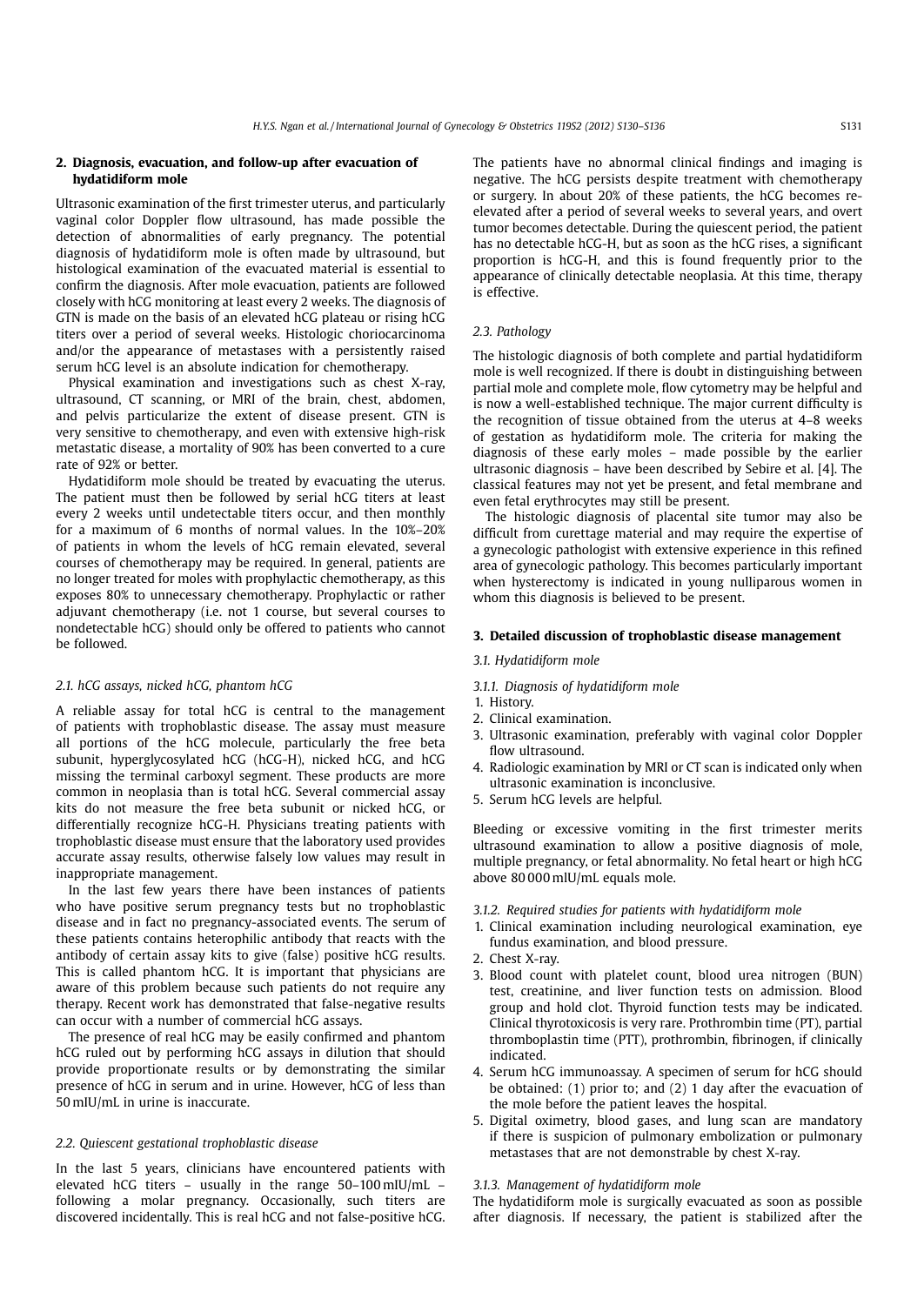diagnosis is established. If hematologic, thyroid, or pulmonary problems are present, these are treated: the essential principle is mole evacuation. Evacuation should be done by suction curettage with accompanying synthetic oxytocin infusion plus ergonovine if necessary [1] (**Level of Evidence D**). The cervix may be dilated gently and slowly. With complete mole, a 9 mm or 10 mm suction curettage usually suffices and greater dilatation of the cervix is usually not necessary. A careful, "light" sharp curettage should be performed following the suction procedure to ensure that the uterus has been completely evacuated. Hydatidiform moles of gestational age greater than 16 weeks should be evacuated at a Trophoblast Center because of the risk of pulmonary embolization of molar tissue.

Hysterectomy may be performed in patients who have finished childbearing.

If the patient wishes to retain her uterus, she should be allowed to do so as hysterectomy does not improve the prognosis. Rho(D) Immuno Globulin (RhoGAM) should be given if indicated.

#### *3.1.4. Management post evacuation*

- 1. The patient should be followed by weekly hCG measurements until hCG becomes undetectable (**Level of Evidence D**). Anemia or infection should be treated if present. When the hCG becomes undetectable, 2 further specimens should be obtained at weekly intervals. Subsequently, the patient should be tested monthly for 6 months and then every 2 months for a further 6 months to insure that the hCG levels remain undetectable.
- 2. An assay for hCG sensitive to 2 mlU/mL or less is essential for follow-up. The assay must be able to detect all portions of the hCG molecule equally well.
- 3. The patient should be given reliable contraception, preferably in the form of the oral contraceptive pill. If the decrease in hCG is logarithmic, the patient can become pregnant after 6 months of follow-up (**Level of Evidence C**). If there is a very slow decrease in hCG post mole, a longer delay is indicated. It is useful to obtain an ultrasound scan early during the subsequent pregnancy, and to follow hCG titers early in that next pregnancy to document its normalcy. hCG should also be followed to negative levels after delivery of that baby.
- 4. Patients with a uterus 4 weeks larger in size than the conception dates and with theca lutein cysts have a 50% chance of trophoblastic sequelae.

#### *3.2. Gestational trophoblastic neoplasia*

Gestational trophoblastic neoplasia follows hydatidiform mole (60%), previous spontaneous abortion/abortion (30%), and normal pregnancy or ectopic gestation (10%). GTN most commonly follows hydatidiform mole as a persistently elevated hCG titer. There may also be continuing and recurring bleeding after a mole. Metastatic GTN will frequently manifest itself by symptoms from the metastases, such as intracranial neoplasia or "pneumonia."

#### *3.2.1. Diagnosis of postmolar GTN*

The diagnosis of GTN is made on the basis of elevated hCG levels supported, if possible, by histologic or radiologic evidence. The agreed criteria to diagnose GTN include:

- 1. At least 4 values of persistently elevated hCG plateau (days 1, 7, 14, and 21) or longer, or sequential rise of hCG for 2 weeks (days 1, 7, 14) or longer. The actual values of hCG are left to the discretion of individual physicians.
- 2. Lung metastases are diagnosed by chest X-ray.

Management should only be undertaken by an experienced team: mortality outside a trophoblastic center is much greater than morbidity in a center.

# *3.2.2. Management of GTN*

Required studies

- 1. Clinical examination (watch for vaginal metastasis).
- 2. Serial weekly hCG measurements on serum.
- 3. Complete blood count and platelets. PT, PTT, fibrinogen, BUN, creatinine, liver function tests.
- 4. Chest X-ray.
- 5. Brain, MR (or CT) scan when there is any suspicion of cerebral metastases.
- 6. Liver CT scans when indicated. A whole body CT scan is normally performed in patients who have lung metastases.
- 7. Curettage should be performed if there is uterine bleeding (**Level of Evidence D**). Biopsies may be obtained from accessible sites. There is severe risk of hemorrhage at the biopsy site.
- 8. MRI when indicated.
- 9. T4, thyroid studies when indicated.
- 10. Selective scanning using anti-hCG antibody linked to radioactive iodine or indium may be done if there is persistent disease resistant to chemotherapy.
- *3.2.3. Staging*

# **3.2.3.1. FIGO staging of GTN**

In 2000, FIGO recommended a clinical staging of gestational trophoblastic tumors and requested that such cases be reported in the Annual Report on the Results of Treatment of Gynecological Cancers. The definitions of the clinical stages of gestational trophoblastic tumors are shown in Table 1.

#### **Table 1**

FIGO staging of trophoblastic tumors.

| <b>FIGO</b><br>Stage | Description                                                                                                          |
|----------------------|----------------------------------------------------------------------------------------------------------------------|
|                      | Gestational trophoblastic tumors strictly confined to the uterine corpus                                             |
| $\mathbf{I}$         | Gestational trophoblastic tumors extending to the adnexae or to the<br>vagina, but limited to the genital structures |
| Ш                    | Gestational trophoblastic tumors extending to the lungs, with or<br>without genital tract involvement                |
| IV                   | All other metastatic sites                                                                                           |

According to FIGO, hydatidiform mole should be registered but should not be staged as Stage 0 because if hCG persists and the patient requires chemotherapy, restaging would be required.

Cases that do not fulfill the criteria for any given stage should be listed separately as unstaged. Most cases of low-risk metastatic disease are encompassed by Stage III, while the high-risk group of metastatic tumors first described by Hammond et al. [5] is the group that comes under Stage IV.

#### **3.2.3.2. A modified WHO scoring system has been combined with the FIGO staging**

In 2000, FIGO accepted the WHO scoring system based on prognostic factors that were first devised by Bagshawe [6] (Table 2). The score values for the risk factors are 1, 2, and 4. Blood groups are not used in the scoring system. Liver metastases are given a score of 4. The cut-off scores for low-risk and high-risk neoplasia were ratified by the FIGO Committee on Gynecologic Oncology in June 2002. A score of 6 or less is low-risk disease treatable by single agent chemotherapy. A score of 7 or greater is high-risk disease that requires combination chemotherapy. Medium-risk disease has been eliminated.

This combining of the modified WHO risk factor scoring system with the FIGO staging was accepted by the FIGO Committee on Gynecologic Oncology in September 2000 and ratified in June 2002 with the FIGO announcement [7]. It is now part of the FIGO staging and scoring system for GTN.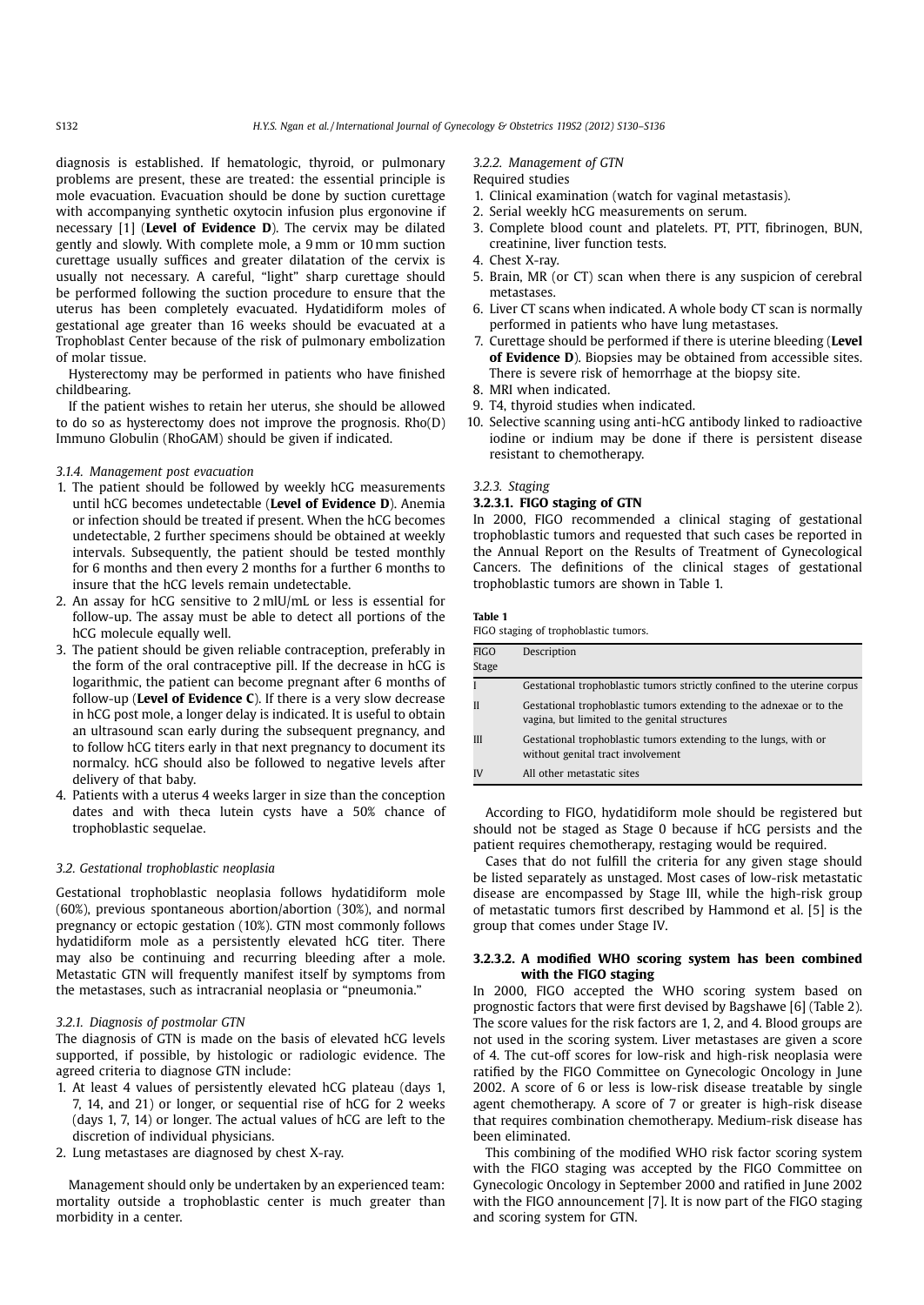**Table 2**

FIGO/WHO scoring system based on prognostic factors.

| FIGO/WHO risk factor scoring with FIGO staging | $\Omega$          |                | $\overline{2}$         | $\overline{4}$    |
|------------------------------------------------|-------------------|----------------|------------------------|-------------------|
| Age                                            | <40               | >40            |                        |                   |
| Antecedent pregnancy                           | Mole              | Abortion       | Term                   |                   |
| Interval from index pregnancy, months          | $\leq 4$          | $4 - 6$        | $7 - 12$               | >12               |
| Pretreatment hCG mIU/mL                        | < 10 <sup>3</sup> | $>10^3 - 10^4$ | $>10^4 - 10^5$         | $>10^{5}$         |
| Largest tumor size including uterus, cm        |                   | $3 - 4$        | $\geq$ 5               |                   |
| Site of metastases including uterus            | Lung              | Spleen, kidney | Gastrointestinal tract | Brain, liver      |
| Number of metastases identified                |                   | $1 - 4$        | $5 - 8$                | >8                |
| Previous failed chemotherapy                   |                   |                | Single drug            | Two or more drugs |

# *3.2.4. Treatment of GTN (trophoblastic tumor)*

#### **3.2.4.1. Low-risk GTN**

Low-risk GTN includes nonmetastatic neoplasia (except lung metastasis) where the WHO score is 6 or less in FIGO Stage I–III. 1. Drug schedules: single agent chemotherapy:

- a. Methotrexate 0.4 mg/kg intramuscularly for 5 days, repeated every 2 weeks. This is one of the original protocols used in GTD and is still used at Yale University. It is the standard protocol at the Brewer Trophoblast Center in Chicago, where it is used intravenously. The primary failure rate is 11%–15% for nonmetastatic disease and 27%–33% for metastatic disease [8]. **Level of Evidence C**
- b. Methotrexate with leucovorin rescue (see Appendix A). Methotrexate 50 mg intramuscularly or 1 mg/kg every other day for 4 doses with leucovorin 15 mg or 0.1 mg/kg 24–30 hours after each dose of methotrexate. This is a widely used protocol in the UK and the USA, but has a 20%–25% primary failure rate [9]. **Level of Evidence C**
- c. Methotrexate  $50 \,\mathrm{mg/m^2}$  intramuscularly given weekly. This regimen is associated with a 30% primary failure rate. If this occurs, methotrexate 0.4 mg/kg intramuscularly for 5 days may be administered or the medication may be changed to actinomycin D 12 µg/kg for 5 days [10]. Level of Evidence C
- d. Actinomycin D 1.25 mg/m<sup>2</sup> intravenously given every 2 weeks. This protocol carries a 20% primary failure rate. It is an alternative to the pulsed weekly methotrexate protocol [11, 12].
- e. Actinomycin D 12  $\mu$ g/kg intravenously or 0.5 mg intravenously daily for 5 days, repeated every 2 weeks. This protocol is an alternative to the 5-day methotrexate protocol. It may be used with patients who have hepatic dysfunction. It carries an 8% primary failure rate [13].
- f. Methotrexate 250-mg infusion over 12 hours. This is the methotrexate portion of the EMA-CO protocol (EMA-CO is etoposide, methotrexate with leucovorin rescue and actinomycin D, given on day 1 and 2 and cyclophosphamide and vincristine (Oncovin) given on day 8). It is associated with a 30% primary failure rate [14]. **Level of Evidence C**

*Note*: Actinomycin D causes severe sloughing of the skin if infiltrated, and must be injected via a new free-running intravenous infusion. If any extravasation does occur, the area should be infiltrated with 100 mg hydrocortisone and 2 mL of lidocaine.

The Cochrane review, which was published in 2009 and included 4 randomized controlled trials and 4 cohort/case-control studies, showed that pulsed actinomycin D appeared to be superior to methotrexate [15] (**Level of Evidence A**). However, the review included 6 different regimens and it was difficult to draw a clear conclusion. A recent randomized controlled trial comparing weekly intramuscular methotrexate and biweekly intravenous actinomycin D showed a better response in the latter group, with modest toxicity [16] (**Level of Evidence A**). A large

multicenter randomized controlled trial is warranted to compare the actinomycin D regimen with other more commonly used methotrexate regimens to better define the use of actinomycin D as the first-line treatment.

- 2. Repeat complete blood count, platelets, creatinine, BUN, and SGOT (serum glutamic oxaloacetic transaminase) are obtained on the first day of each course.
- 3. At least 1 course, and usually 2–3 courses of chemotherapy should be given beyond the first negative hCG titer, particularly if the decrease in hCG is slow or there has been extensive disease.

#### **3.2.4.2. High-risk GTN**

High-risk GTN (tumor) is defined as FIGO Stages I, II, and III with a WHO score of 7 or greater or FIGO Stage IV.

Experience in high-risk patients has shown that singleagent chemotherapy leads to poor results. Such patients are now treated with the combination chemotherapy, EMA-CO, as primary therapy [17,18]. This combination has been found to be more acceptable and less toxic than MAC chemotherapy (methotrexate, actinomycin D, and cyclophosphamide [originally "C" was chlorambucil]; Bagshawe II regimen) [17] (**Level of Evidence C**). However, several centers are returning to the use of MAC because of the risk of leukemia when EMA-CO is given for more than 6 courses.

The patient is closely monitored and courses of EMA-CO are repeated sequentially until remission is obtained. Filgrastim is usually given to sustain white cells.

#### **4. Consolidation chemotherapy**

Three further courses of chemotherapy, at least the first of which should be combination therapy, are given beyond the first nondetectable hCG value. A negative hCG value implies that the number of malignant cells present in the body is less than 10<sup>5</sup>. It does not mean the disease at that time is completely eradicated.

Certain metastatic sites may require special therapy. For example, brain lesions are treated with an increased dose of methotrexate to  $1 g/m<sup>2</sup>$  in the EMA-CO protocol. With this relatively high dose of methotrexate, the urine must be maintained alkaline. Depending on the size and number of brain metastases, patients may be treated with 25–30 Gy whole brain irradiation or excisional surgery. Patients with liver metastases may be treated with 20 Gy liver radiation or hepatic artery infusion [14]. **Level of Evidence C**

Those patients presenting with very advanced disease involving, for example, the lungs, brain, and/or liver, might be commenced on reduced-dose chemotherapy to avoid life-threatening complications such as pulmonary, cerebral, or liver decompensation from tumor edema or hemorrhage. One regimen that appears to be effective at preventing early loss of life is etoposide  $100 \,\text{mg/m}^2$  and cisplatin  $20 \,\text{mg/m}^2$  administered on days 1 and 2, and repeated if necessary 1 week later before commencing standard therapy. **Level of Evidence D**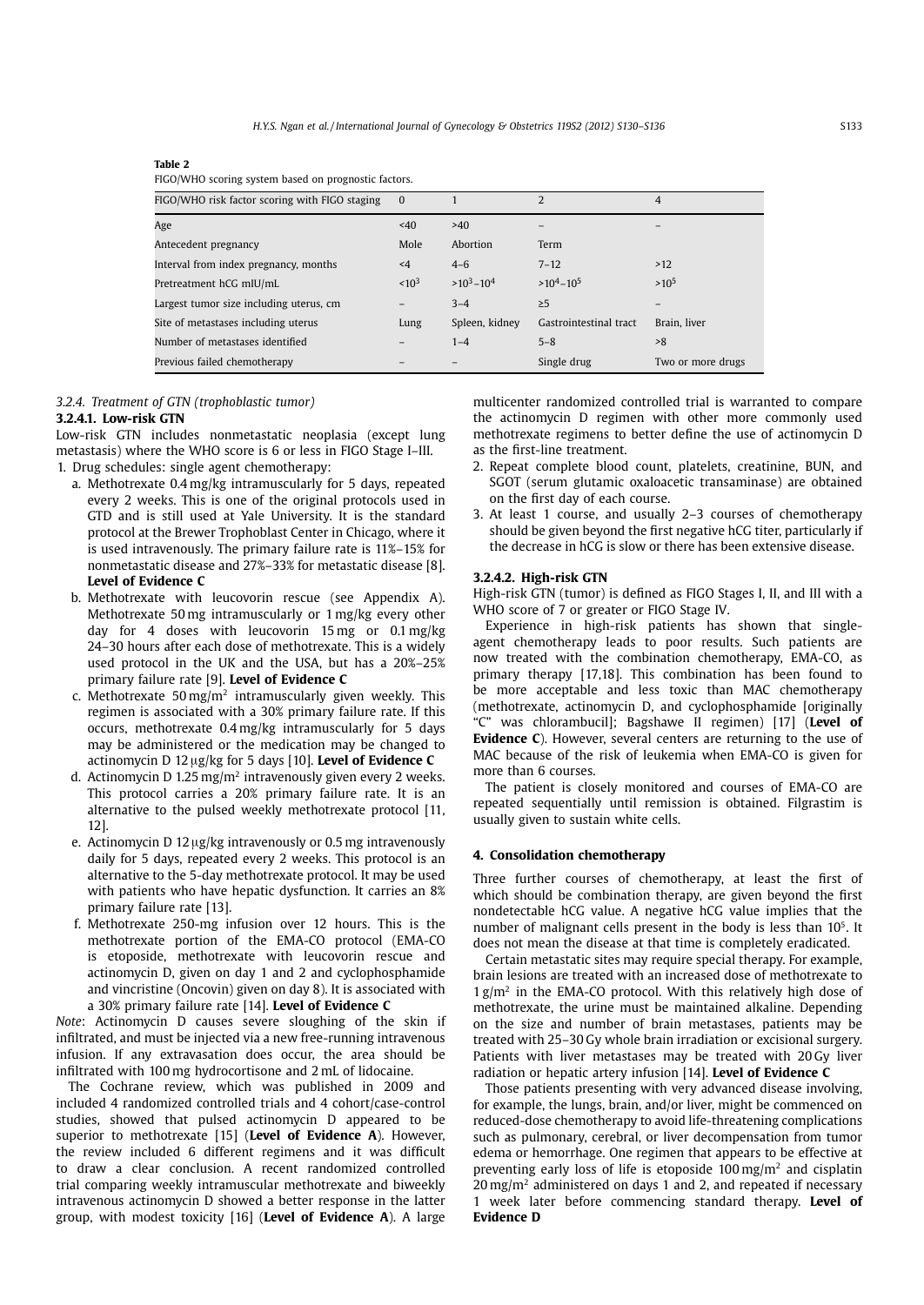Patients resistant to EMA-CO or recurring after previous multiagent chemotherapy may be treated by the EMA-EP (EP-EMA) protocol: this is EMA alternating with etoposide and platinum [19] (**Level of Evidence C**). On occasion, EMA with cisplatin and doxorubicin may be used.

For EMA-EP resistant cases, paclitaxel with cisplatin alternating with paclitaxel-etoposide [20] or paclitaxel and 5-fluorouracil or ifosfamide, cisplatin, and etoposide (ICE) or bleomycin, etoposide, and cisplatin (BEP) have been used [21]. **Level of Evidence C**

#### *4.1. Surgery for chemotherapy-resistant and persistent metastases*

Metastases to lung, liver, brain, or other sites that do not regress with chemotherapy may be amenable to surgical extirpation. **Level of Evidence C**

#### *4.2. Pregnancy after metastatic trophoblastic disease*

Patients need to wait for 12 months after ceasing chemotherapy before undertaking pregnancy. **Level of Evidence C**

#### *4.3. Placental site trophoblastic tumor*

Placental site trophoblastic tumor should be separated from gestational trophoblastic tumors such as hydatidiform mole and choriocarcinoma. It should be treated by a Trophoblastic Center. Tumor load with placental site trophoblastic tumor is not reflected by hCG, and while human placental lactogen (hPL) may be seen immunohistochemically it is rarely detectable in serum. It has recently been discovered that free beta hCG is a reliable marker for placental site trophoblastic tumor, especially in situations where there is uncertainty about whether the patient has choriocarcinoma (high proportion hCG-H) or placental site trophoblastic tumor (high proportion free beta hCG). Patient management with both chemotherapy and surgery requires individualization. The most commonly used chemotherapy regimen is EMA-EP (etoposide, methotrexate, actinomycin, etoposide, and cisplatin); an alternative is TE/TP (paclitaxel etoposide/paclitaxel cisplatin) [22]. **Level of Evidence C**

#### *4.4. Epithelioid trophoblastic tumor*

Epithelioid trophoblastic tumor (ETT) is derived from the chorionictype intermediate trophoblast. Rarely, ETT can coexist with choriocarcinoma or PSTT. The majority of ETT occurs in the reproductive age group. Patients often have symptoms resembling those in PSTT and about 70% of patients have abnormal vaginal bleeding. The serum hCG level is usually mildly elevated. Similar to PSTT, ETT is not chemosensitive and it is mainly treated by surgery.

# **5. Trophoblastic patient record**

Physicians treating trophoblastic disease are urged to maintain an active record of weekly hCG measurements on semilogarithmic graph paper. Treatment events such as chemotherapy and radiologic investigations should be recorded on the same record.

#### **Conflict of interest**

The authors have no conflicts of interest to declare.

#### **References**

1. Lurain JR. Gestational trophoblastic disease I: epidemiology, pathology, clinical presentation and diagnosis of gestational trophoblastic disease, and management of hydatidiform mole. Am J Obstet Gynecol 2010;203(6):531–9.

- 2. Loukovaara M, Pukkala E, Lehtovirta P, Leminen A. Epidemiology of hydatidiform mole in Finland, 1975 to 2001. Eur J Gynaecol Oncol 2005;26(2):207–8.
- 3. Garner EI, Goldstein DP, Feltmate CM, Berkowitz RS. Gestational trophoblastic disease. Clin Obstet Gynecol 2007;50(1):112–22.
- 4. Sebire NJ, Rees H, Paradinas F, Seckl M, Newlands E. The diagnostic implications of routine ultrasound examination in histologically confirmed early molar pregnancies. Ultrasound Obstet Gynecol 2001;18(6):662–5.
- 5. Hammond CB, Borchert LG, Tyrey L, Creasman WT, Parker RT. Treatment of metastatic trophoblastic disease: good and poor prognosis. Am J Obstet Gynecol 1973;115(4):451–7.
- 6. Bagshawe KD. Risk and prognostic factors in trophoblastic neoplasia. Cancer 1976;38(3):1373–85.
- 7. Ngan HY, Bender H, Benedet JL, Jones H, Montruccoli GC, Pecorelli S; FIGO Committee on Gynecologic Oncology. Gestational trophoblastic neoplasia, FIGO 2000 staging and classification. Int J Gynecol Obstet 2003; 83(Suppl 1):175–7.
- 8. Lurain JR, Elfstrand EP. Single-agent methotrexate chemotherapy for the treatment of nonmetastastic gestational trophoblastic tumors. Am J Obstet Gynecol 1995;172(2 Pt 1):574–9.
- 9. McNeish IA, Strickland S, Holden L, Rustin GJ, Foskett M, Seckl MJ, et al. Lowrisk persistent gestational trophoblastic disease: outcome after initial treatment with low-dose methotrexate and folinic acid from 1992 to 2000. J Clin Oncol 2002;20(7):1838–44.
- 10. Homesley HD, Blessing JA, Schlaerth J, Rettenmaier M, Major FJ. Rapid escalation of weekly intramuscular methotrexate for nonmetastastic gestational trophoblastic disease: a Gynecologic Oncology Group study. Gynecol Oncol 1990;39(3):305–8.
- 11. Petrilli ES, Twiggs LB, Blessing JA, Teng NH, Curry S. Single-dose actinomycin-D treatment for nonmetastatic gestational trophoblastic disease. A prospective phase II trial of the Gynecologic Oncology Group. Cancer 1987;60(9):2173–6.
- 12. Covens A, Filiaci VL, Burger RA, Osborne R, Chen MD; Gynecologic Oncology Group. Phase II trial of pulse dactinomycin as salvage therapy for failed lowrisk gestational trophoblastic neoplasia: a Gynecologic Oncology Group study. Cancer 2006;107(6):1280–6.
- 13. Kohorn EI. Is lack of response to single-agent chemotherapy in gestational trophoblastic disease associated with dose scheduling or chemotherapy resistance? Gynecol Oncol 2002;85(1):36–9.
- 14. Lurain JR. Gestational trophoblastic disease II: classification and management of gestational trophoblastic neoplasia. Am J Obstet Gynecol 2011;204(1):11–8.
- 15. Alazzam M, Tidy J, Hancock BW, Osborne R. First line chemotherapy in low risk gestational trophoblastic neoplasia. Cochrane Database Syst Rev 2009;(1): CD007102.
- 16. Osborne RJ, Filiaci V, Schink JC, Mannel RS, Alvarez Secord A, Kelley JL, et al. Phase III trial of weekly methotrexate or pulsed dactinomycin for low-risk gestational trophoblastic neoplasia: a Gynecologic Oncology Group study. J Clin Oncol 2011;29(7):825–31.
- 17. Bolis G, Bonazzi C, Landoni F, Mangili G, Vergadoro F, Zanaboni F, et al. EMA/CO regimen in high-risk gestational trophoblastic tumors (GTT). Gynecol Oncol 1988;31(3):439–44.
- 18. Bower M, Newlands ES, Holden L, Short D, Brock C, Rustin GJ, et al. EMA/CO for high-risk gestational trophoblastic tumors: results from a cohort of 272 patients. J Clin Oncol 1997;15(7):2636–43.
- 19. Newlands ES, Mulholland PJ, Holden L, Seckl MJ, Rustin GJ. Etoposide and cisplatin/etoposide, methotrexate, and actinomycin D (EMA) chemotherapy for patients with high-risk gestational trophoblastic tumors refractory to EMA/ cyclophosphamide and vincristine chemotherapy and patients presenting with metastatic placental site trophoblastic tumors. J Clin Oncol 2000;18(4):854–9.
- 20. Wang J, Short D, Sebire NJ, Lindsay I, Newlands ES, Schmid P, et al. Salvage chemotherapy of relapsed or high-risk gestational trophoblastic neoplasia (GTN) with paclitaxel/cisplatin alternating with paclitaxel/etoposide (TP/TE). Ann Oncol 2008;19(9):1578–83.
- 21. Lurain JR, Nejad B. Secondary chemotherapy for high-risk gestational trophoblastic neoplasia. Gynecol Oncol 2005;97(2):618–23.
- 22. Schmid P, Nagai Y, Agarwal R, Hancock B, Savage PM, Sebire NJ, et al. Prognostic markers and long-term outcome of placental-site trophoblastic tumors: a retrospective observational study. Lancet 2009;374(9683):48–55.

## **Appendix 1: Chemotherapy protocols**

Single-agent chemotherapy protocols for low-risk trophoblastic neoplasia. WHO Score 6 or less.

- (1) Methotrexate 0.4 mg/kg daily for 5 days given intramuscularly.
- (2) Methotrexate with citrovorum factor rescue protocol.

Day Therapy

1 CBC, platelet count, SGOT

- 2 CF 0.1 mg/kg IM
- 3 MTX 1 mg/kg IM

MTX 1 mg/kg IM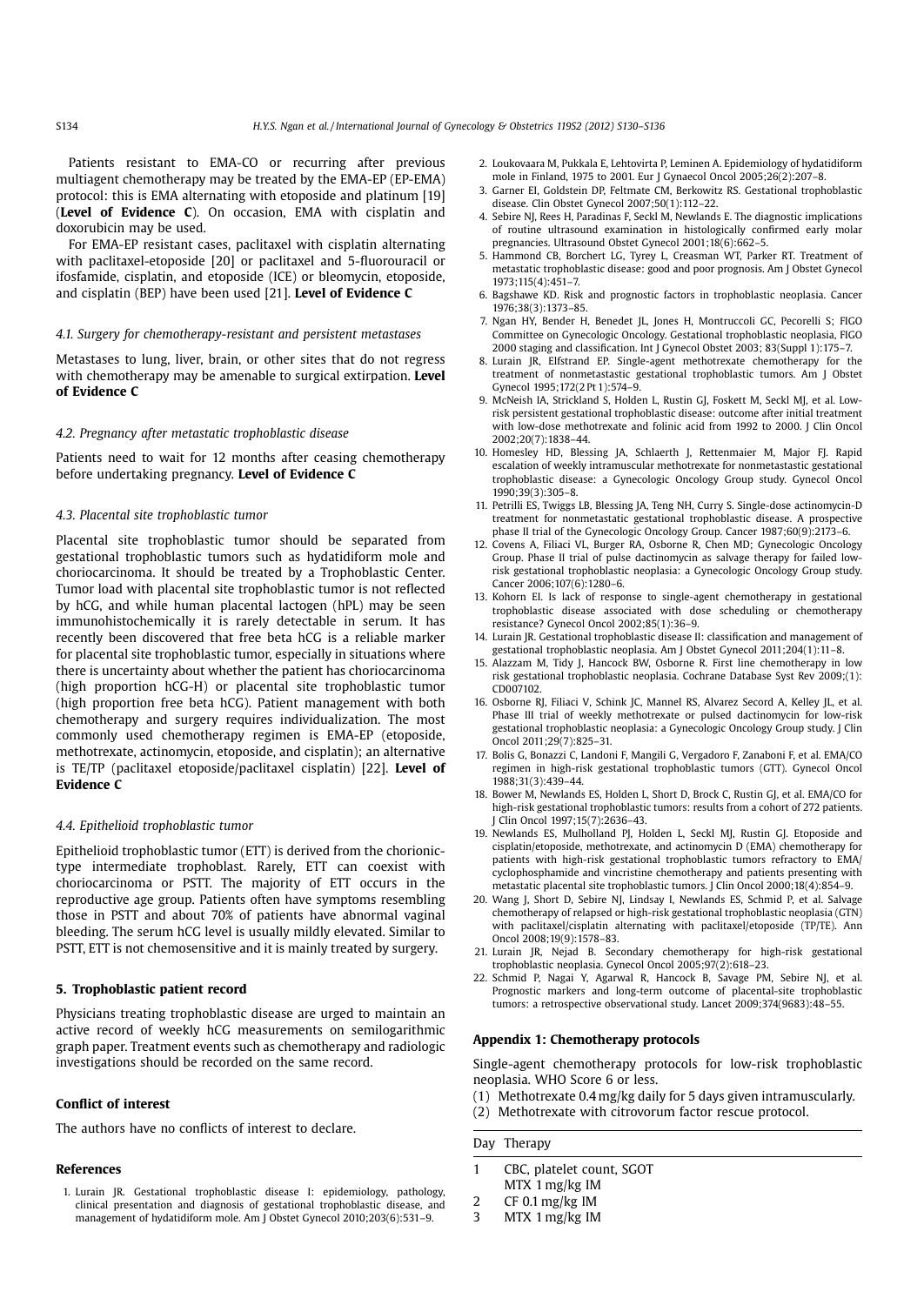- 4 CF 0.1 mg/kg IM
- 5 MTX 1 mg/kg IM
- 6 CF 0.1 mg/kg IM
- 7 MTX 1 mg/kg IM
- 8 CF 0.1 mg/kg IM

Abbreviations: CBC, complete blood count; SGOT, serum glutamic oxaloacetic transaminase; MTX, methotrexate; CF, citrovorum factor; IM, intramuscularly.

- (3) Methotrexate 50 mg/kg given weekly by intramuscular injection.
- (4) Actinomycin D  $12 \mu g/kg$  daily for 15 days.
- (5) Actinomycin D 1.25 mg/m2 given every 2 weeks (pulsed actinomycin D).
- (6) Methotrexate 250 mg infusion over 12 hours.

# **Suggestions for the management of primary failure of singleagent chemotherapy in low-risk GTN (Risk Factor Score 6)**

If pulsed single-agent chemotherapy, either methotrexate 50 mg/m2 or actinomycin D  $1.25 \text{ mg/m}^2$  or methotrexate with leucovorin rescue do not effect response, it may be worthwhile to use the same agent given as a 5-day course; i.e. methotrexate 0.4 mg/kg daily for 5 days or actinomycin  $D$  12  $\mu$ g/kg daily for 5 days, before switching to the alternate agent. The failure of pulsed singleagent chemotherapy is thought to be associated with insufficient exposure of cells in cycle during the relatively brief time effective drug levels are present in the circulation. This practice may avoid having to give multiagent chemotherapy in such a situation in more than 50% of these patients.

## **Current multiagent chemotherapy for high-risk GTN, EMA-CO WHO Score 7 or greater**

Etoposide, methotrexate, actinomycin D, alternating weekly with cyclophosphamide and vincristine. EMA-CO is administered on a weekly basis with anticipated cycling between each course of 14 days.

Day 1 (A) Actinomycin D  $500 \mu g$  IV push IV.

Etoposide 100 mg/m2 over 30–50 minutes. Methotrexate  $100 \,\text{mg/m}^2$  IV infusion over 1 hour and then, methotrexate 200 mg/m<sup>2</sup> IV infusion over 12 hours by pump.

- Day 2 (A) Actinomycin D  $500 \mu g$  IV push new IV. Etoposide 100 mg/m<sup>2</sup> over 30–50 minutes. Leucovorin 15 mg IV push every 6 hours for 8 doses beginning 24 hours after methotrexate bolus. Some physicians administer the leucovorin orally, 15 mg every 12 hours for 4 doses, starting 24 hours after commencing methotrexate.
- Day 8 (B) Vincristine 1 mg/m2 IV. Cyclophosphamide 600 mg/m2 IV.

Notes:

- (1) Filgrastim may be administered. Note that this must be started 24 hours after day 2 chemotherapy and then be stopped 24 hours before cyclophosphamide and vincristine.
- (2) If the creatinine is greater than 2.0, creatinine clearance should be done prior to therapy and should be 50 or more.
- (3) Cycles are repeated on day 15 of cycle.
- (4) Chemotherapy is administered when white cell count is greater than 3000 per mL, granulocytes are greater than 1500 per mL, platelets are greater than 100 000 per mL, and a Grade 3 gastrointestinal infection and mucositis morbidity have cleared. If toxicity necessitates a delay in course B for longer than 6 days, course A is recycled.

# **Combination chemotherapy for trophoblastic neoplasia with brain metastases** – **EMA-CO with high-dose methotrexate**

For GTN with brain metastases, the EMA-CO protocol is modified. The dose of methotrexate is increased to 1000 mg/m<sup>2</sup> (1 g/m<sup>2</sup>). The methotrexate infusion is given over 24 hours. The urine must be kept alkaline with a measured pH of greater than 7.5 at all times by administration of bicarbonate IV. Urinary volume and pH must be followed assiduously.

If filgrastim is given, it needs to be given commencing 24 hours after the last chemotherapy and ceasing 24 hours prior to the next planned chemotherapy.

# **Combination chemotherapy for high-risk trophoblastic neoplasia resistant to EMA-CO or recurring after combination chemotherapy**

The majority of Trophoblast Centers use EP-EMA (EMA-CO) under such circumstances. EMA is administered in the standard way and etoposide and platinum are substituted for cyclophosphamide and vincristine. This is a more demanding and more toxic regimen. The following schedule is taken from the Charing Cross protocol as they have had the most experience and the greatest success [1].

# **Combination chemotherapy for EMA-CO failure in trophoblastic neoplasia: EP-EMA**

Cisplatin is given on Day 1 by infusion of 80 mg/kg in 1 liter by infusion pump over 12 hours. Etoposide  $100 \,\text{mg/m}^2$  is given over 1 hour. On Day 8, EMA is given in standard doses but on the second day, actinomycin D and etoposide are omitted. The cycle is repeated every 15 days.

Filgrastim is commenced 24 hours after first methotrexate infusion and stopped 24 hours before day 8 platinum. It is recommenced 24 hours after stopping platinum and stopped 24 hours before next EMA. The timing of filgrastim has to be carefully planned.

# **Alternate combination chemotherapy for high-risk GTN: Methotrexate, actinomycin D, cyclophosphamide (MAC) protocol for high-risk GTN**

This regimen has been largely superseded by EMA-CO.

| Dav | Therapy                               |
|-----|---------------------------------------|
|     | CBC, platelet count, SGOT             |
|     | Compazine 25 mg, IM, PO, or PR        |
|     | Methotrexate 1.0 mg/kg, IM            |
|     | Actinomycin D $12 \mu g/kg$ , stat IV |
|     | Cyclophosphamide 3 mg/kg, stat IV     |
| 2   | CBC, platelet count                   |
|     | Compazine 25 mg, IM, PO, or PR        |
|     | Leucovorin 0.1 mg/kg, IM              |
|     | Actinomycin D $12 \mu g/kg$ , stat IV |
|     | Cyclophosphamide 3 mg/kg, stat IV     |
|     | $3, 4, 5$ Repeat day 1 and 2          |
| 6   | Leucovorin 0.1 mg/kg, IM              |
| 7   | CBC, platelet count, SGOT             |
|     | Methotrexate 1.0 mg/kg, IM            |
| 8   | Leucovorin 0.1 mg/kg, IM              |

Abbreviations: CBC, complete blood count; SGOT, serum glutamic oxaloacetic transaminase; IM, intramuscularly; PO, orally; PR, rectally.

Courses are repeated every 2 weeks or as soon as the white cells and platelets recover.